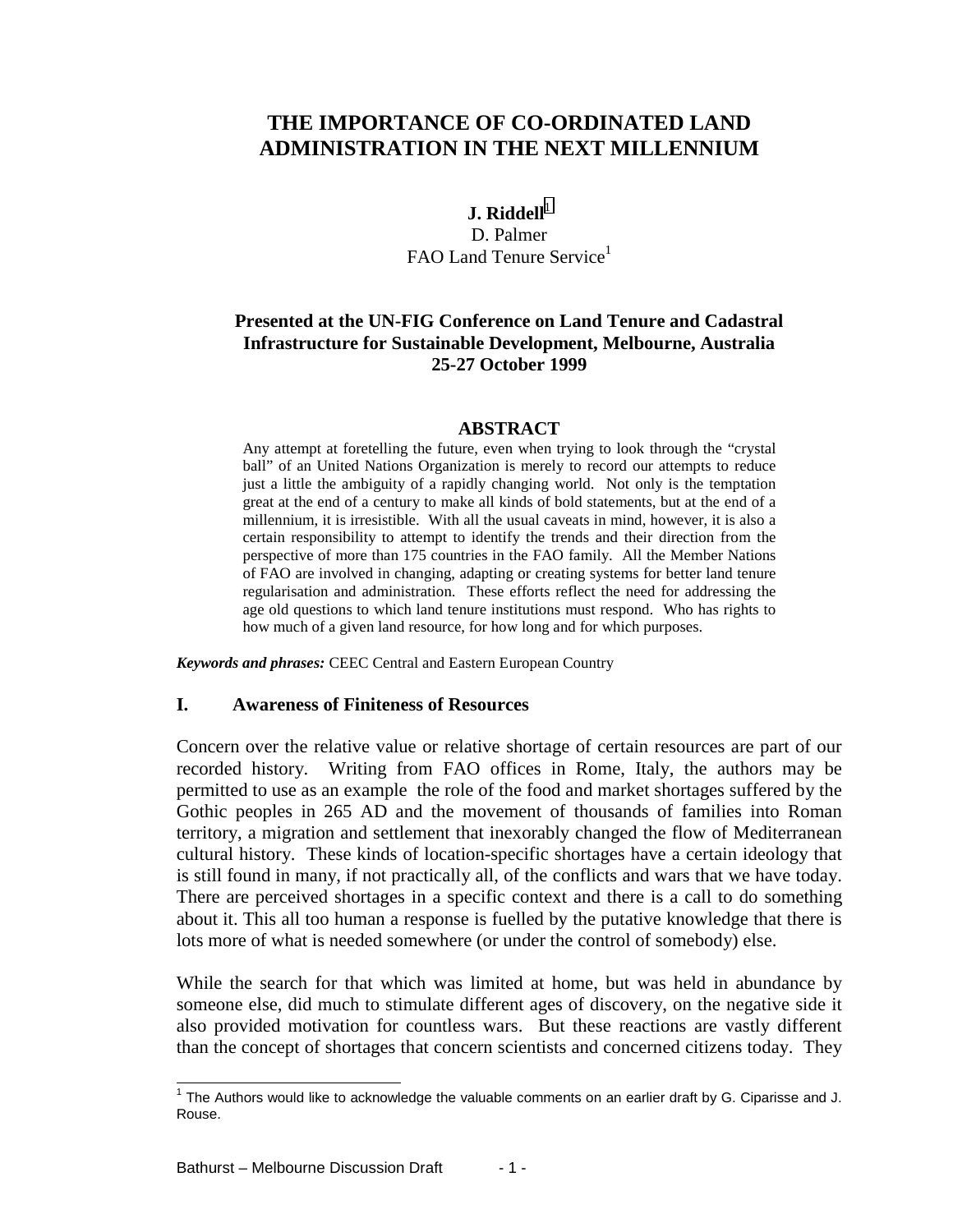are seen now for what they always were – short term adjustments. What has happened is a paradigm shift during the second half of this century.

It was not all that long ago that our models emphasised how natural and social systems tended towards equilibrium. Pollution, harmful land use practices, poverty, social exclusion and bad government were phases that all societies had to go through. With the vastness of the oceans, the forests, the open plains, whatever problems we created through industrial activity or social experiments, nature would rectify it in the end (with a little help from science). Such a cosy picture began to crumble as more and more of the world's citizens began to notice that things were not going right. Chernobyl, Bophal and similar localised disasters focused attention on the potentiality of things going seriously wrong for all of us – not just those who lived a long way away. However, I agree with Mrs. Bruntland and her colleagues (Our Common Future, 1989) that it was a tool, the expansion of remote sensing to space, that really united a world-wide concern with a new concept called sustainability. All of a sudden the earth was not so vast at all, it was quite tiny and vulnerable. Bad land management that had seemed so far away, now could be seen in the satellite photos.

The Rio Conference in 1992<sup>2</sup> was singularly successful in capturing the imagination of ecologist and pragmatist alike. Since Rio, our appreciation of the inter-relatedness of natural resource systems is still growing daily. Concerns about the ozone layer and emissions is a topic as likely to appear in the local paper in Rome, Bangkok or San Francisco, as in Melbourne, Perth or Sydney. We realise now that uncontrolled forest harvesting in the tropics does have adverse effects on people living in temperate climes far removed (v. Baraclough and Ghimire 1998). This recognition of the interrelated nature of environmental abuses far away and situations such as the closure of the Great Banks to cod fishing off Canada caused the land tenure and natural resource specialists in developed and developing countries to share a common goal as never before.

# *2.* **Cumulative Processes:**

One hopes that the decade that has passed since the collapse of the Berlin Wall is sufficient for us to return to a very powerful idea of the philosopher Hegel. Hegel observed that many natural, historical and philosophical processes are characterised by small incremental changes that accumulate to an extent that they pass a threshold level that results in a change in the very nature of the empirical reality. One popular example used to illustrate this is water as it accumulates energy degree by degree till at 100 degrees Centigrade it becomes steam. The present paper argues that something similar has been happening to the world in which we live and will illustrate the point by looking at three examples.

The first is incremental demographic change. Population has been growing in a most naturally incremental way, birth by birth. But the resulting situation is today anything but "business as usual". Habitat II was the UN forum (1995) to bring this realisation to the policy arena and to underscore the fact that within the next decade we will live for

 2 The UNCED (Agenda 21) held in Rio de Janeiro in 1992.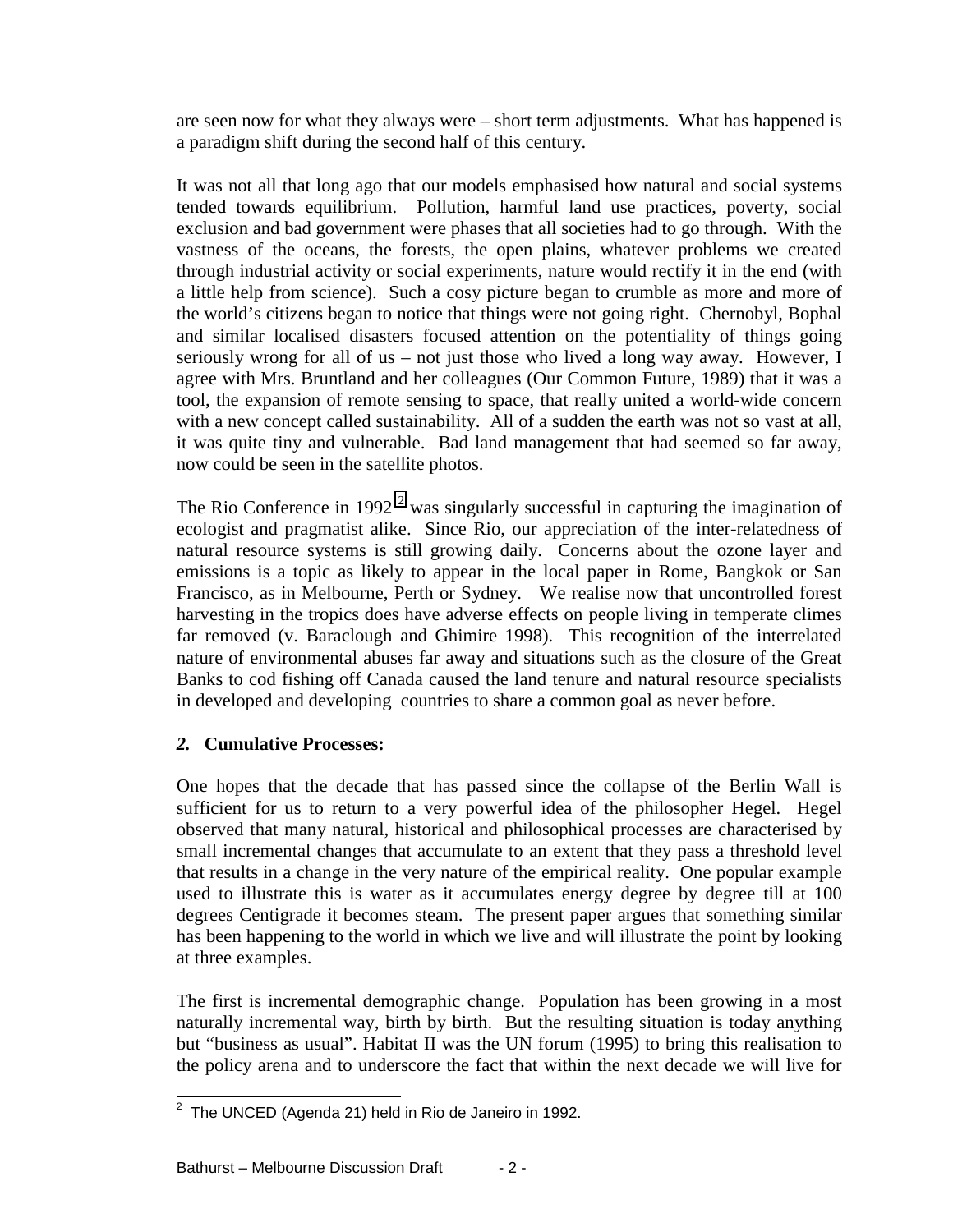the first time in human history in a world in which the majority of people are urban and urban centres have become the "engines" of growth and change. Indeed cities are growing at rate such that in the first quarter of the next century more than 88% of the 2.3 billion increase in population will be urban (UN 1998). This relatively abrupt change in our "reality" confirms the seriousness of the observed competition of uses for non-urban space and resources, especially water as we will detail below. What it also means is that our comfortable notions of what is urban and what is rural do not match reality. This was brought home to us when it was observed that the density of population of Java and Los Angeles were about the same. We need to develop a conceptual framework not only for the urban/peri-urban, but also the peri-rural (Groppo, ed. 1997). Thus, we will witness an increasing demand for the multi-purpose<sup>3</sup> use of rural space.

Another of these cumulative processes that have caused a change in the "state" or nature of the phenomenon is the gradual, but inexorable integration of the world economy. Political push factors have already become a major mechanisms in this process. One only need witness the high level attention WTO meetings receive from world leaders and policy makers, the press as well as the academic community. As common markets are created, there is a need to standardise the rules of the game and all economies that hope to benefit from the growing size of the market have to make certain changes in their legislation. This is as true for the G7 as it is for Group of  $77<sup>4</sup>$ . The essential point is that the world economy as it is emerging is different than the multinational company of just a few years ago. Today, even small business and small investors are dealing internationally. This, of course, is related to the role of trade in our "brave new world".

The concept of world economy cannot be conveniently separated for trade: The nature of trade depends on the ability to move the item being traded. On one extreme there are resources that cannot be moved (e.g., land); here, ownership comes to the land. At the other extreme are resources that can be moved easily (e.g., timber as well as land derivatives such as mortgage-based securities that are increasingly traded world-wide); here, the resources come to where the owner wants them. In the middle are those resources that can be moved but not always easily (e.g., water). Regardless of the nature of what is traded, trading and transactions will occur on a scale never imagined at the end of WWII. As registration systems computerise, they will help facilitate international transactions. There is little doubt that if things continue in a linear fashion that there will be increasing internationalisation of land administration operations.

<sup>&</sup>lt;sup>3</sup> For many years it has been common to use the term multi-function in referring to multiple, but complimentary users of rural areas. This concept grew out of land consolidation and farmland rationalisation programmes. Increasingly the economic value added to rural areas of nature preserves, hiking and biking trails, agro-tourism and so forth out-weighed pure crop production (Grossman and Brussaard 1989). Unfortunately, the term multi-functional has taken on new meanings in the WTO debates concerning agricultural production subsidies (FAO, 1999).

<sup>4</sup> This is reflected in the rapid sequence of Preferential Trade Agreements giving way to Multilateral arrangements to even broader WTO concerns following the Uruguay Round Agreement. This reflects the growing realisation that there is a need for standardisation resulting from  $3<sup>rd</sup>$  party requirements This has become very important in attracting international investment.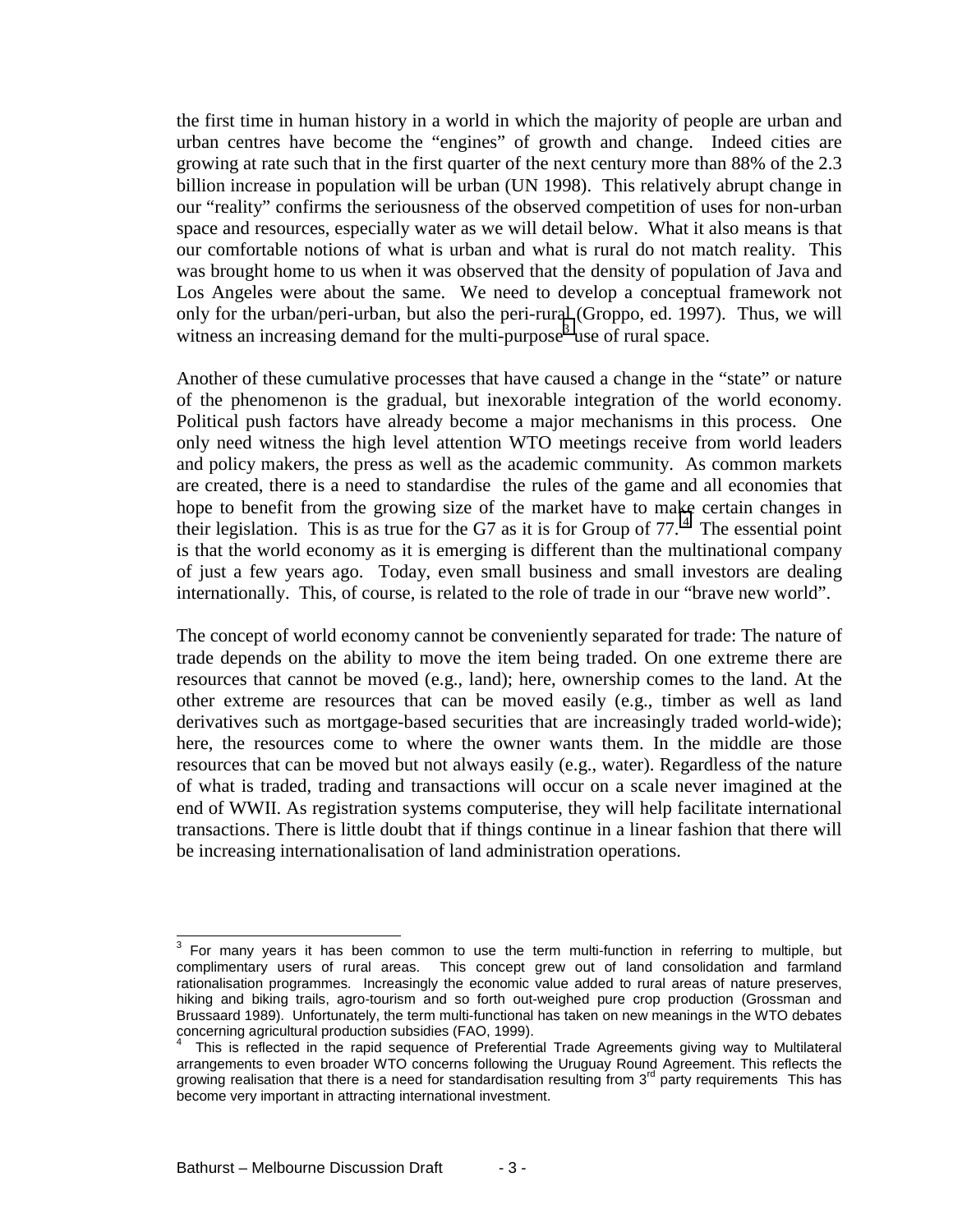The third process is one well known to all, the advent of the age of information technology, IT. The increased use of computers and telecommunication technology is becoming both commonplace and necessary in all walks of life, not just commerce. It is already tending to lead to similar solutions because the same kind of problems are being addressed in different countries. Just to think about the "ground shift" changes implied by the internet, spatial data infrastructures and related data management and we are talking about the kind of changes that could not be duplicated with infinite amounts of pre-existing human and infrastructure capital investments. At the same time the awareness of what others are doing further blurs the concepts of land and resources boundaries that our classical cadastres and registries were meant to define

The impact on traditional concepts of "property rights" of these processes in their individual and synergistic manifestations will be tremendous. Increasingly we witness the willingness for resource use decisions to be a negotiable transaction through international bodies and agencies<sup>5</sup>. Not surprisingly we see everyday that things that were not traditionally handled as property (e.g., permitted pollution limit allocations), increasingly have their allocation and uses determined by market transactions. One of the most important areas where we can expect to see this in the next century is in the allocation and use of water $<sup>6</sup>$ </sup>

## **3. The processes above will lead to water distribution, consumption and pricing, one of the most important challenges for land tenure professionals in the early part of the new millennium.**

Expanding the base of registries and cadastres to reflect water rights will be the result of a growing awareness that public interests will have to intervene in access to what is becoming an increasingly scarce resource (UN 1997; Laureano 1999). A quick examination of our current state-of-the-art knowledge of reveals the following picture. Total water resources can be divided into "blue" and " green" water.

Blue water refers to water that is available in streams, lakes and groundwater aquifers. Most of this is "locked up" in glaciers and permanent snow cover and is not available through today's technology. Freshwater resources available in rivers and lakes accounts for only 0.3% while groundwater constitutes about 30%. (Lundqvist and Steen 1999: 172) In its attempt to assist Member Nations to understand the complexity of the moisture cycle, FAO contrasts "blue" water with "green" water which is that moisture available in the root zone (see FAO 1997: 4, et passim, for a more extensive discussion).

FAO, quite naturally, is concerned with growing competition over available water resources and its mandate to reduce the amount of severe under nutrition by half in the

l  $<sup>5</sup>$  The numerous fisheries and forest conventions negotiated under the guidance of FAO is just an example.</sup> It is no small matter to have international agreement on just what constitutes a cubic meter of lumber from trees felled in Sumatra or Papua New Guinea by companies from Malaysia working under a sub-contract with those in the United States, Canada or Sweden.

<sup>6</sup> . Water security is the main concern of the World Water Vision/UNESCO. Its web page is http://www.watervision.org/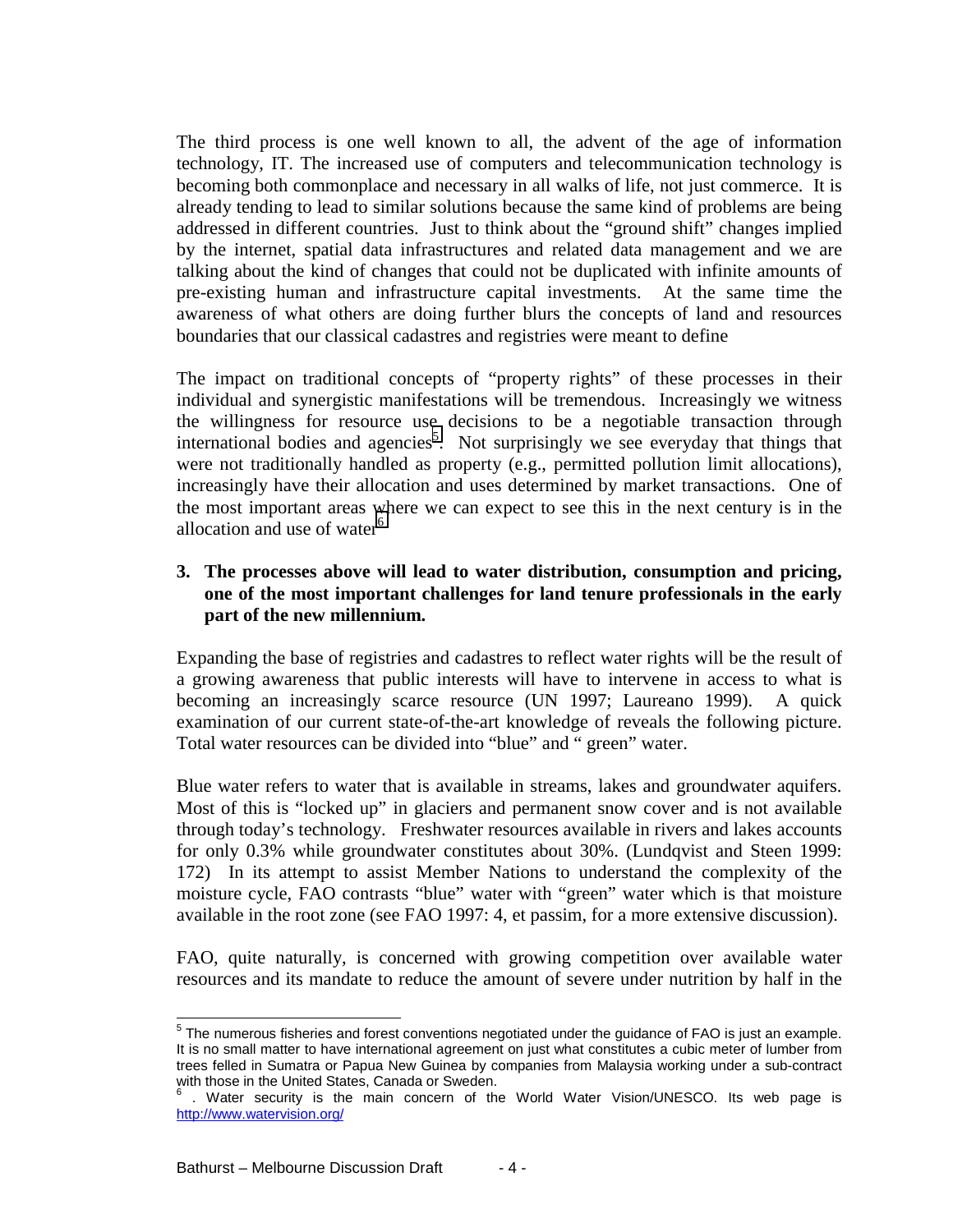next two decades. This goal is also exacerbated by food need trends vis-à-vis population growth: FAO estimates that the annual water requirement for food security is between 1,000 to 2,000 cubic meters per person. (Lundqvist and Steen 1999 :167). Today, in 26 of FAO Member Countries the annual water availability is below the water scarcity benchmark of 1,000 cubic meters per person and some estimates place perhaps as much as one third of the world's population as living in countries that already face medium to high water shortage risk (ibid., Postel 1997; UN 1997).

The role of water in increasing food production is well known. Placement and timing of water is the crucial factor in agriculture being able to match the food needs of a growing population. It is also essential to break the cycle of droughts and food security in arid/semi-arid environments. However, today irrigation already uses about 70% of 4,000 to 5,000 cubic kilometres of "blue" water resources which are withdrawn each year (Lundqvist and Steen 1999:175; UN 1997). One can easily see the dimensions of the problem we are facing. Not only have almost all of the readily available water sources for agriculture already been defined and put to use, but we are witnessing a degradation of water quality. Also, attention is being drawn to related problems associated with nitrate, etc. contamination of the ground water table in North America and Europe, as well as developing regions.

There are several important concurrent tendencies that are taking place. The first is that expensive water resources from irrigation are increasingly being diverted to high value crops (Perry, et.al. 1998). But the other, and major trend is increasing competition from urban and industrial uses. The cost of providing water to cities is proving to be two to three times more expensive that a decade ago. Even more alarming is the fact that our extraction of blue water for current uses already is increasing at a rate that is twice or more as fast as population is growing.

It does not take much imagination to see that with growing population, rapidly growing urban centres and ever more pressure to stabilise and provide predictable food supplies through irrigation is going to create a major policy confrontation (Hasnip, et al. 1999; Huber, et al, 1998). We will need much improved water distribution (quantity and quality) if we are to meet basic requirements of all urban dwellers. At the same time we need to remind ourselves that that water quality and quantity problems for agricultural populations has also yet to be resolved.

The implications of these trends which appear to be on a collision course have been brought to the public debate by Earth Watch and others (Brown and Halweil, 1998). While this is a much appreciated service to make us aware of the situation, much important work remains to be done.<sup>7</sup> Indeed, the process ahead is not obscure at all.

l

<sup>7</sup> Of course, the post-Brutland Report generation of scientist is not the first to understand that some day the population of the third planet would be forced to confront the earth's finite sustainable resources base. Any quiet afternoon spent in FAO's extensive older collection will reveal many prescient thinkers. Scientists like farmers are a product of their own times and place and the scientific community of the day was not ready to grasp the relevance, nor indeed to possess the basis to judge the relevance of the observations of those who time has proven right.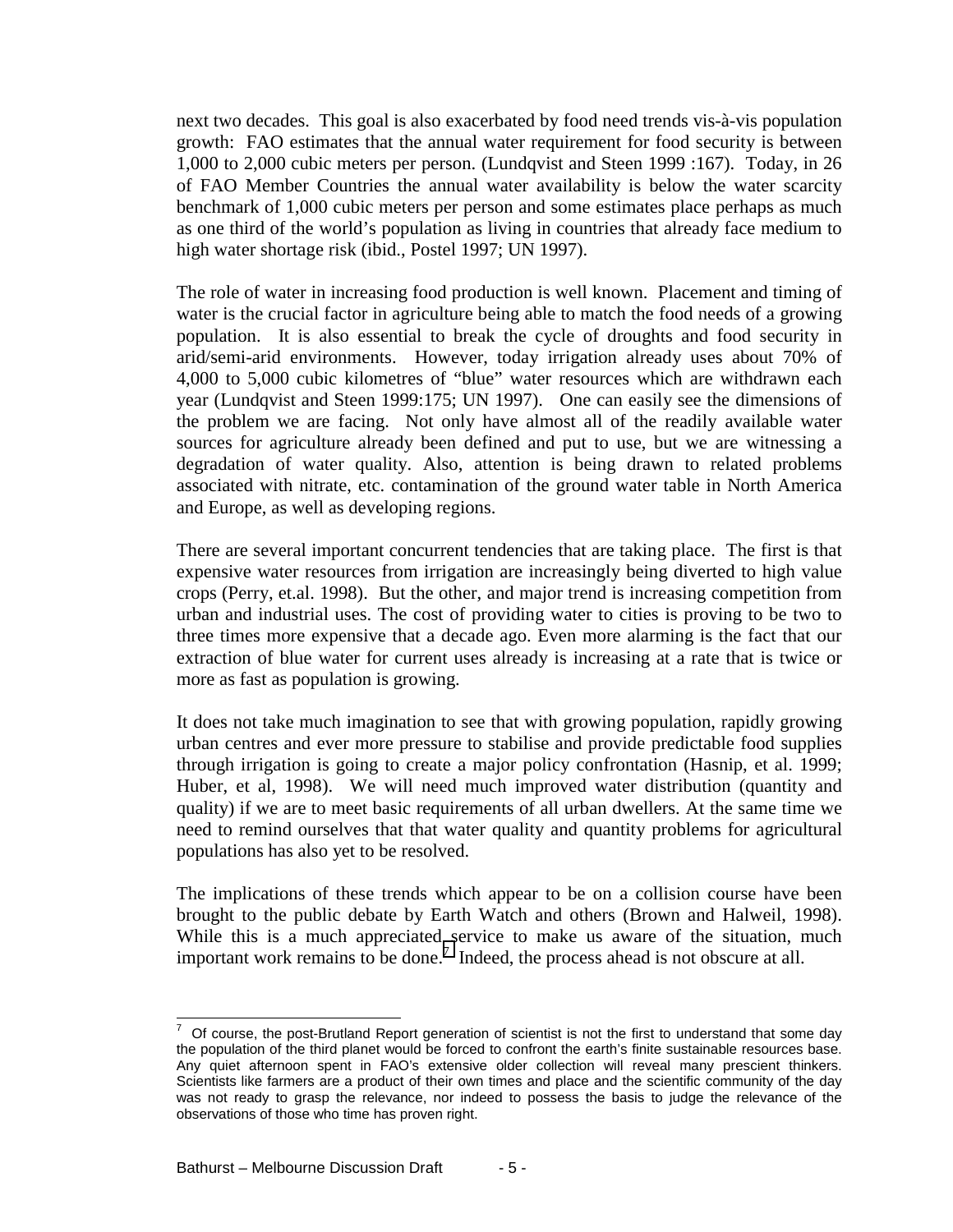What is interesting to the authors is the fact that the most promising actions emphasise a decentralised, participation enhancing strategy. For example the growing positive experience with water users association (see FAO 1994). Recent developments in Colombia and Mexico put our growing understanding of water users associations in a clearer perspective. In three separate studies (Vermillion and Garcés-Restrepo, 1999; Johnson 1998 and Levine, et. al., 1998) it was found that the transfer of water management from government agencies to the users results in generally better, more efficient water management, with the associated benefit of much lower operating costs. People taking charge of their own lives to determine the value of what was once a contested "free" good. This is further illustrated by the "Working for Water" project in South Africa which provides a good example of Government and Civil society working together. The over-planting of alien species in wood lots has led to unsustainable water extraction in periods of drought compared with the indigenous *fynbos* ecosystem with its 8,500 plant species. This in turn has exacerbated down stream impacts on rural livelihoods. Researchers have found that the indigenous *fynbos* systems are economically as well as ecologically much more productive. Indeed it is estimated that it would cost 2 to 7 times more to find alternative water catchment /production than the *fynbos* system. Since 1995, the idea is to involve civil society and the private sector in replacing alien plants with indigenous ones to restore a more sustainable water regime. This is an example of a water users group on a wide scale, but is probably a model of future civil society co-operation with government in water management. (Lundqvist and Steen 1999:174; taken from Enright 1999; Preston 1999).

Much of the current work being carried out by FAO is concerned with better water resource management systems. That is, a focus on getting better use from current availability of water by taking an agro-ecological zoning approach in relation to entire drainage basins (v. for instance, FAO 1997 and FAO 1998). This effort is also the prime work of our partnership organisations, such as the International Water Management Institute (IWMI), the World Bank (v. World Bank 1996), and others. For instance, IWMI has developed a long term project to develop a set of indicators for comparing the performance of irrigation systems so that the lessons learned in one area can more readily transferred elsewhere (Molden, et al. 1998). From the water manager and irrigation engineer's perspective, most of the tools are at hand. It is just a matter of putting them together with imagination and under the direction of those most affected – water and land users. How this will tie in with developments in the democratic evolution of land administration will require increasing co-operation with land tenure specialists (Mahoney and McLaren 1999).

## **4. Future Developments in land administration systems**

It is the contention of this paper that we specialists in land tenure related fields are searching for our own paradigm shift. We tend to congratulate ourselves on the ability to integrate/cross-link textual and mapped databases and how we have integrated and contributed to GPS and other geomatic technologies. Yet in the application of this technology in most of the world we are still trying to establish the kinds of rights based systems to land and associated resources that we did in 1856. Exclusivity of use is still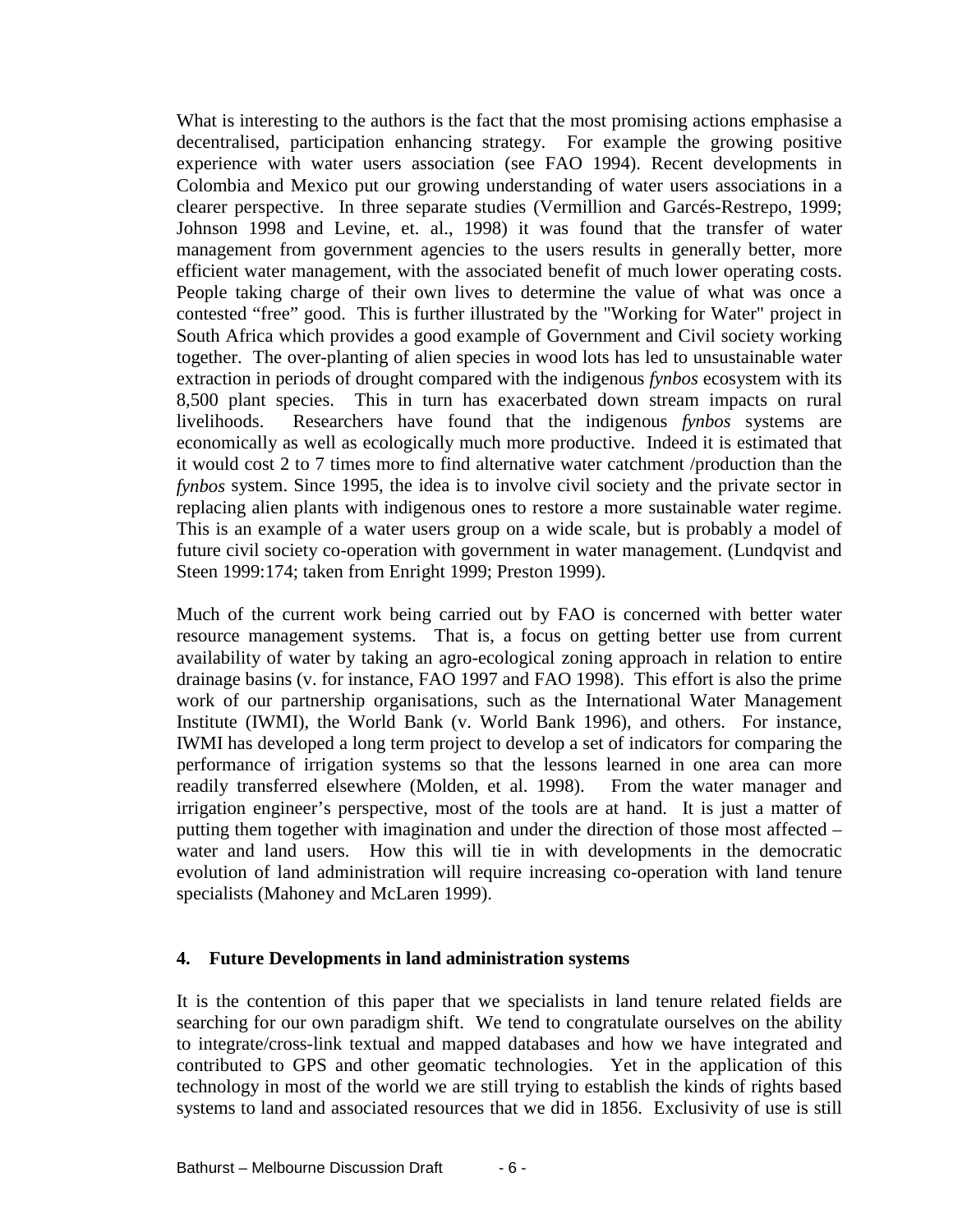the implied goal in the justification of the vast majority of land administration projects, almost independent of the funding source, as a quick review of project proposals and associated web sites will confirm. Thus, the proposed development of national cadastres and other property registries all start with the vestiges of ancient concepts of allodial (civil law tradition), or "man and his castle" (Common Law tradition) property. This emphasis in land and other property registers persists in face of the fact that almost all of us in the modern sector operate with partial, temporary and distributed rights.

If the authors are correct in their assessment of the cumulative effect of the major trends that are changing the world as we understand it, our present cadastres, registries and associated LIS databases need to change quite radically. While we do not know what our property recording LIS will look like by 2050 (for example) we know that they will have to be able to meet the criteria of a much denser urban population who will be more interested in access to partial and temporal rights to space and infrastructure, than in outright ownership. In addition, this rapidly growing urban population will be much younger, and given the trends in employment of women, it will more gender assertive than the ageing populations of Europe and North America who are currently designing most of the new cadastres.

Should we succeed at all in reducing poverty, and in enhancing the sustainable livelihoods of a substantial proportion of the developing world, this urbanised, young population will be insisting on cleaner air, more safe water, more recreational areas, increasing participation (and hence decentralisation) in governance. Furthermore, we can anticipate a further blurring of rural and urban boundaries. Indeed the experiments in Korea today of making urban centres and their surrounding territory into a single planning unit will of necessity become more the rule.<sup>8</sup> The political reality will follow the emerging trend of rationing access and use of finite resources. The present economic wisdom seems to indicate that the market is much more efficient that either government or civil society at doing this. Indeed, if contemporary growth of environmental and Green interest groups is any indication of the future, water, land, air, natural resources, etc. will move in fact from particularistic to increasingly universalistic property right systems, in which the citizens of one part of the world will take a direct interest in how property someplace else is being used—to the degree that it affects them. Thus property registries and associated LIS will have to evolve quickly.

Thus, there is a need to build on our emerging sophistication in constructing costeffective land information systems without the cultural baggage of a single juridical tradition. It is ever more important to know "what is where and where is what" as the *usus* and *fructus* of resources becomes ever more internationalised through "global" transactions. But LISs will deal with not just land boundaries but also water registries (probably first) then including all other marketable finite resources. This will require a certain harmonisation in legal as well as transaction procedures.

 $\overline{a}$ 

<sup>8</sup> Under these experiments the decision to build, for example, a new freeway to assist urban commuters has to compete with plans for new feeder roads, better schools, etc. that are of importance to populations not living in the urban core ( UNDP Urban Forum, 1998, Curitiba, Brazil).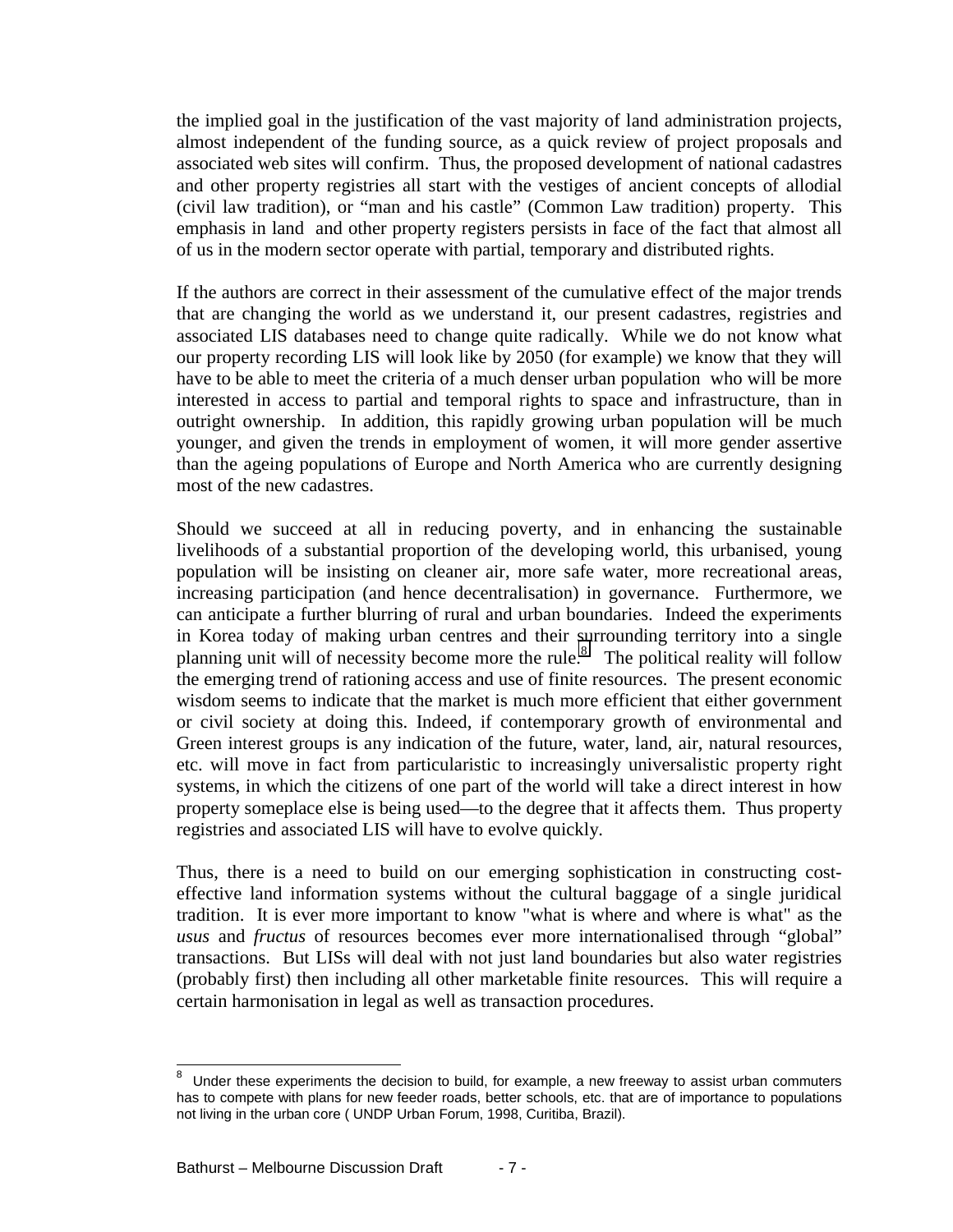When countries enter trading zones or common markets, legislation is harmonised to some degree. Such standardisation has not yet affected land registration systems in any significant manner, even in jurisdictions such as the European Union, but this may change. However, even without political efforts to standardise, markets can influence the adoption of similar legislation, an example being the acceptance of legislation based on UCC Article 9 (financing secured by personal property) in Canada as well as the USA. Or the rapidly developing property market in the European Union is a good example of form following function. It may be possible that increased international trade (for example, in the form of mortgage-backed securities as secondary mortgage markets develop) may result in some standardised requirements for the primary mortgage market.

Small and large companies as well as multinationals operating in different countries are beginning already to demand some similarity in how they do business. This, for example, has given rise to the globalisation of accounting, legal, and banking services so that a multinational is able to deal with the same firms of accountants, lawyers and bankers in each country in which it works.

Today, however, land administration tends to be geographically constrained although some players have begun working in other jurisdictions. American title insurance companies are operating in the UK, having tailored their products to fit a "title" registry rather than the "deeds" registries of its home market. (Such use of title insurance may help to stimulate the growth of secondary mortgage markets.) Some enterprises have expressed interest in operating registry systems in other jurisdictions (under Build-Own-Operate [BOO] or Build-Operate-Transfer [BOT] schemes) but these have not yet materialised. However, contracting out may become more common if governments decide that they are not in the business of running systems or, if like the Philippines, they view private sector investments (through BOO/BOT schemes) as the only way of securing funds for modernising their registries.

A new role for international enterprises to operate land registries in jurisdictions does not change the underlying premises of land registration – there is one registry in a jurisdiction. All that has changed is responsibility for operating the registry. Reasons for single registry include:

- *quality control:* transactions, etc., are approved by government agencies
- *accessibility*: the need for a single authoritative source of information a person need only to look in one place to get necessary information
- *cost-effectiveness:* to avoid duplication of building databases

However, is it not possible that the emerging technological developments challenge these conditions? For example:

• *quality control:* In developed countries, lenders and other financial institutions (insurers, etc.), are the group with the largest risk exposure. Will there not be a demand for a different risk management strategy?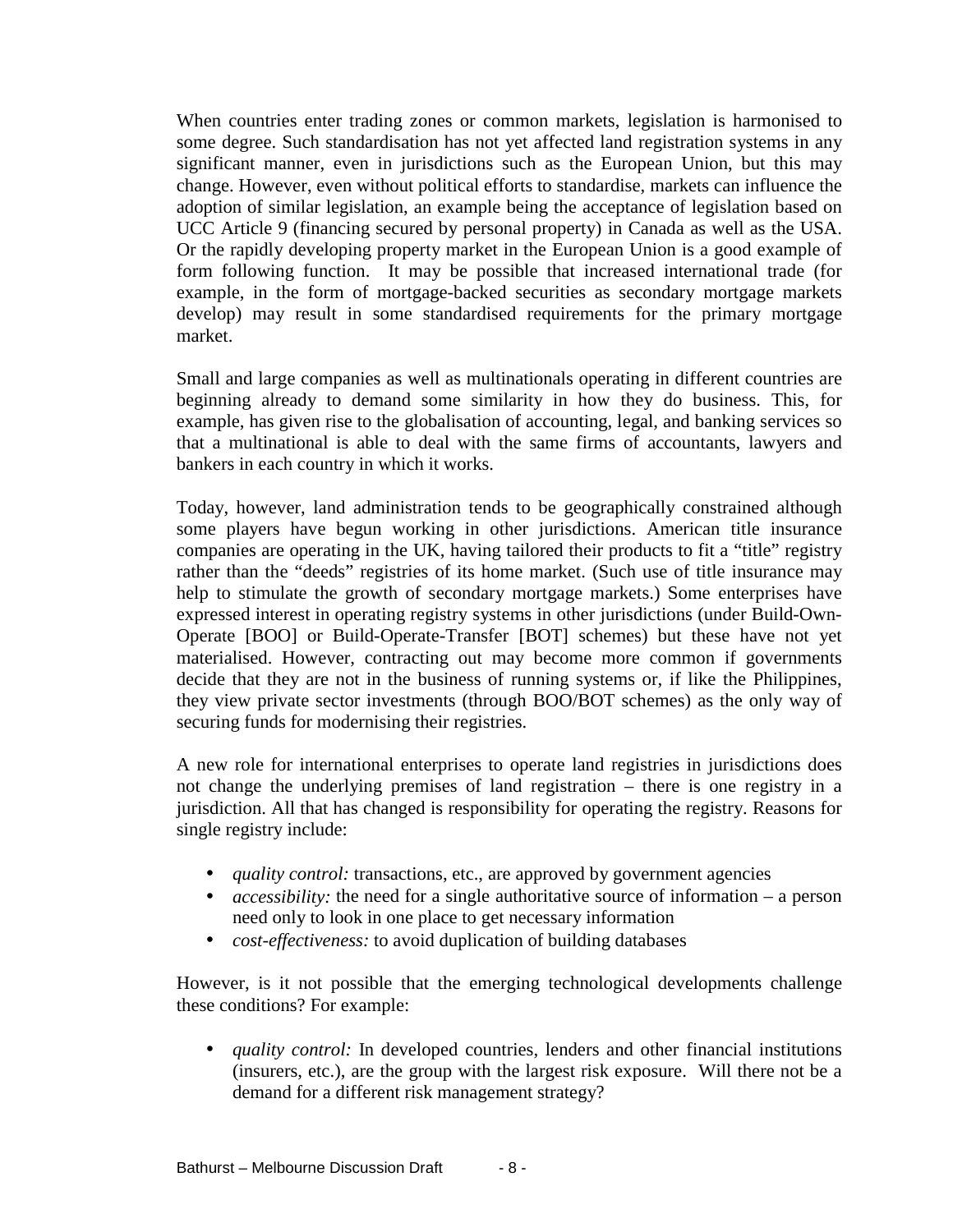- *accessibility:* Computer networks will allow access to information in different places. How long before the need for this information becomes imperative for cross-jurisdictional boundaries?
- *cost-effectiveness:* Can the cost of building competitive databases decrease? Will the cost of data become cheaper? Just as several credit rating companies can build databases on the credit history of people living in a jurisdiction, will it be possible for several registries to build property databases in that jurisdiction?

Such changes could allow more than one "registry utility" to operate in a jurisdiction. Major lenders may endorse the practices of several registry companies: you will get a loan to buy the parcel if you register the sale and mortgage transactions in one of the registry companies "approved" by the lender. Such registry companies would have to meet the risk management requirements (including insurance) of the lenders. A person wanting to search for a particular parcel would check the different registry companies operating in that jurisdiction. Since search would be free (being paid for by advertising) and on-line, multiple searches could be done simultaneously at nominal charge. A search-engine to research several registry companies simultaneously will no doubt be developed. Because registry companies will have to attract transactions for registration, they will have to develop products and services that are more attractive than their competitors.<sup>9</sup> Thus, the authors have little doubt that if the market continues to be the major allocator of goods and services, a global economy will encourage the development of multinational registry companies, either through mergers or acquisitions. Data stored by a registry company may be physically held in one country or several. <sup>10</sup>

In addition, a growing world economy will put a premium on good land tenure services. Those jurisdiction which emphasise transparency, accuracy of data and cost efficiency in its property LIS will be those that attract the most investment, just as is the case today. This is because in general, customers of land tenure services around the world have the same wishes: "service while you wait" or at least as soon as possible. This is not a cultural specific trait – no matter where people live, they do not like to wait. Increasingly, the wish for prompt service is becoming an expectation that has to be met by agencies. Comparisons will be made within a jurisdiction as other services (both public and private) improve. Comparisons will be made between jurisdictions by economic enterprises who work with other registries which have improved their service

Traditionally, registries paid most attention to process and little to the product. An application for registration was processed when it reached the top of the pile. There was no expectation as to how long a registration should take. Rather, requirements for processing were based on backlog: "Registrations are now taking about 4-5 months to complete". <sup>11</sup>

 $\overline{\phantom{a}}$ 9 Although to some readers this idea may seem revolutionary, Spain has been operating with multiple registries in each jurisdiction quite effectively for more than three centuries.

A subject for a later paper is the whole issue of who quarantees the rights we register in our cadastres/registries when the owners are not neighbours or even fellow national citizens. This issue has already come to the fore in discussion of Central and Eastern European nations entering into the European Union. (See FAO 1998 for a discussion of the current issues).

For example, if one of the authors was fortunate enough to purchase a new Ferrari, the market price would be more than the combined value of our two residences. Yet, it would take only an hour or so to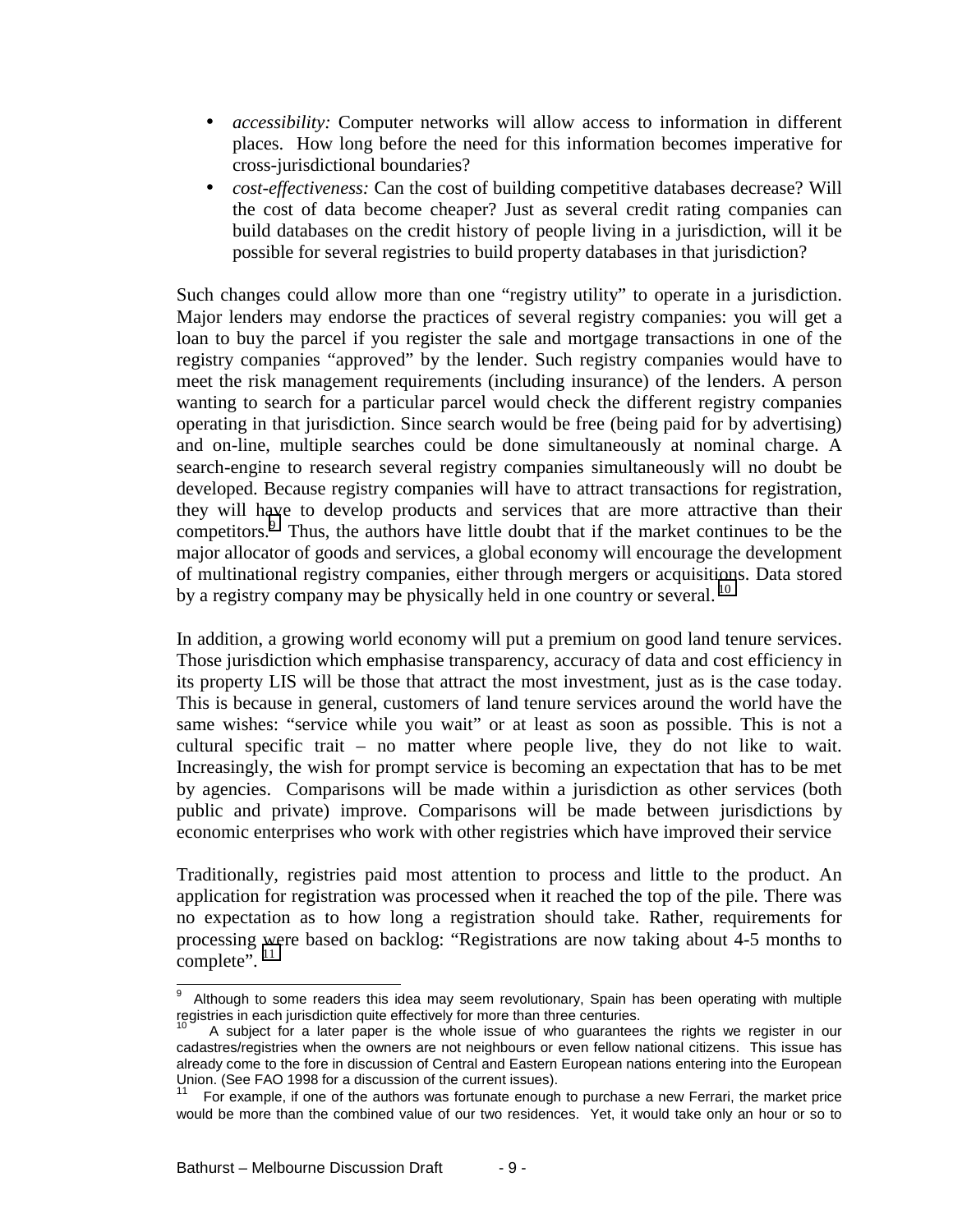In a departure from this traditional approach, some registries are now defining target times to complete tasks. Not every registry offers the same services (e.g., telephone enquiries, fax back, etc) and registries often don't define a service in the same way.<sup>12</sup>. Jurisdictions may provide different target times (20 days, 25 days) for different target percentages (80%, 90%, 97%) but these are just variations. There is already an expectation that registrations of all sorts should be completed within a month. Customer expectations seldom remain fixed; instead, they increase with the realisation that better services can be provided. The act of improving services to meet current expectations results in more sophisticated customers who demand more. Pressure will continue to be placed on registries to reduce the times taken for registration services until there is little difference between the leaders.

| Some examples of performance specifications: |  |
|----------------------------------------------|--|
|----------------------------------------------|--|

| Hong Kong:             | 97% of land registrations completed (receipt to dispatch)                                      |
|------------------------|------------------------------------------------------------------------------------------------|
|                        | in 20 working days<br>97% of searches of computerised land registers to be<br>$\bullet$        |
|                        | completed in 25 minutes                                                                        |
|                        | 95% of telephone calls to help desk connected to live<br>$\bullet$<br>operator within 1 minute |
| <b>New South Wales</b> | 95% of documents registered within 1.5 days<br>$\bullet$                                       |
|                        | Automated search titles within 15 minutes<br>$\bullet$                                         |
|                        | 100% of Phone Search Service requests for title search<br>$\bullet$                            |
|                        | satisfied within 24 hours                                                                      |
| <b>HM</b><br>Land      | 80% of all registrations to be completed in 25 working<br>$\bullet$                            |
| Registry               | days                                                                                           |
|                        | 98% of official search applications to be handled within 2<br>$\bullet$                        |
|                        | days                                                                                           |
| New Zealand            | 90% of new titles issued within 15 working days of                                             |
|                        | lodgement                                                                                      |

The revolution brought to the field of land tenure and land administration by continuing advances in information technology is also contributing to a trend towards greater standardisation. Computerisation of registries is now taken as an act of faith. Questions regarding the application of technology focus on "when" rather than "why. All major registries use computer technology in some fashion. Computerisation is moving in three stages:

l

register it. This contrasts rather sharply with the six months or more we would need to register a new home purchase in the same jurisdiction, if everything went perfectly.

For example, registration requirements being different in "title" and "deed" systems as defined in common law based jurisdictions, and the contrast between Germanic two book systems, the French derived inscription cadastre and the Dutch Roman model.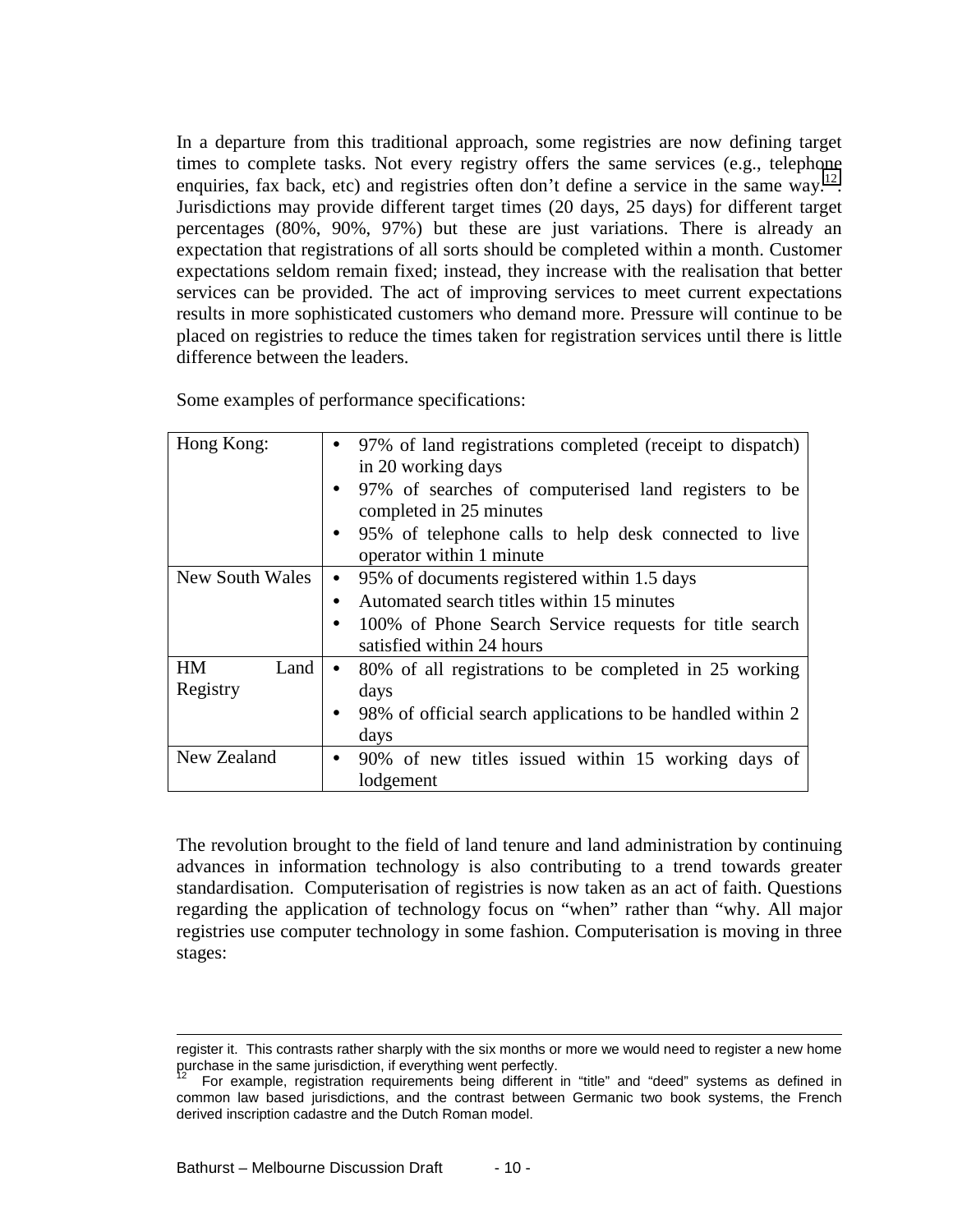- 1. Creation of computerised records: development of computerised indexes, scanning of documents, and digitising of maps
- 2. Provision of on-line access to search the computer records.
- 3. Provision of on-line conveyancing and lodging of survey plans

Many jurisdictions have created computer records; some provide on-line searching capabilities, and a few are working towards on-line conveyancing.

Computerisation tends to standardise the outcome for several reasons:

- In efforts to reach the same goals (e.g., on-line transactions) registries are using the same technology. Early pioneers (e.g., Sweden) tended to develop their own major software systems. Registries now in the process of computerising use the same commercial technologies available around the world (e.g., relational database software, project management software, point-of-sale software, internet-compatible software, etc., as well as hardware and telecommunications). This is likely to continue as commercial software for electronic commerce is developed.
- Jurisdictions are usually interested in learning how others are dealing with similar issues (e.g., treating electronic signatures, spatial data infrastructure, etc.) A marketplace of ideas is emerging through increased formal and informal interaction. Good ideas from one jurisdiction are adopted and adapted by others. 13

Similar responses to customer expectations and technological advances will tend to standardise the appearance of registries even in the absence of harmonised legislation. While differences may exist (e.g., in the underlying law, who can effect transactions, etc.), the "registry superstructure" or "front offices" will appear somewhat similar when accessed from a remote computer. This is the "virtual registry": the registry perceived by users as they view their computer screens.

The first generation software for on-line registry transactions is being developed using commercial software tools but registries must still make considerable investments in systems development. The evolution of subsequent generations of software will not necessarily follow the same path. As an analogy, pioneering land administration agencies developed their own digital mapping software because, at the time, there was no such commercial software that met their specific requirements. The lack of commercial software was in part because the market had not developed. Later, most agencies decided that they were not in the software development business and switched to commercially available GIS software. As markets and technology develop, registries may similarly decide that they are not in the business of developing on-line systems. If a market emerges for commercially developed on-line registry systems, then a few

 $\overline{\phantom{a}}$ 

 $13$  . This suggests that, in the case of countries which are trading partners and which face similar circumstances, registries may become somewhat standardised. Differences will exist in law, etc., but the "registry superstructure" or "front offices" will appear somewhat similar by providing electronic access, etc.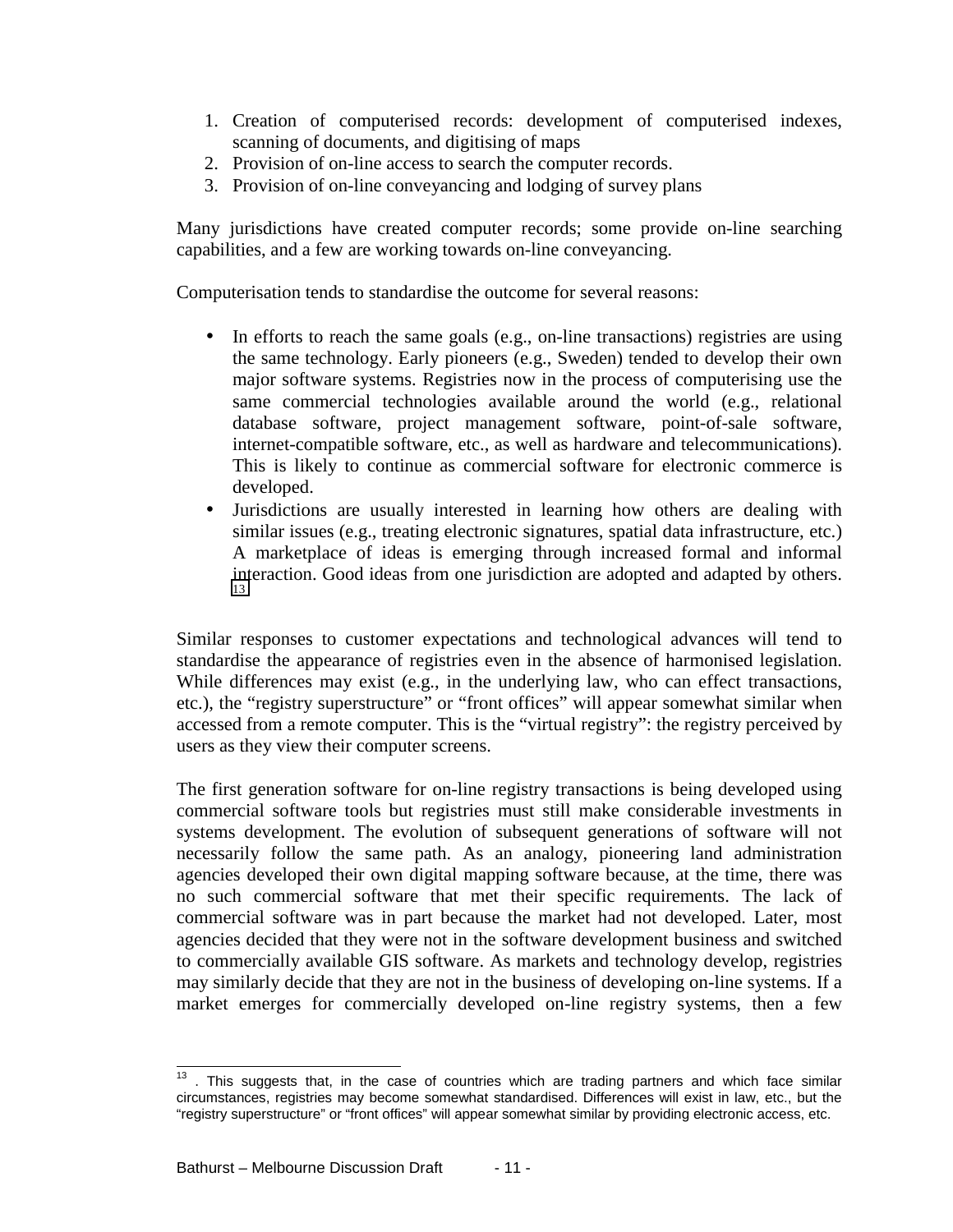companies will probably dominate the industry. Registries will appear even more alike if they acquire their "virtual registry" software from the same company.

Some new services that the authors expect to be offered:

- Registries may obtain revenues from advertising on their web-pages (for example, the web-page might have a mortgage-broker's advertisement that asks "Is your mortgage-rate competitive?" Searching records of older properties may bring up advertisements for roof-repairers. Links may also be provided to property professionals. Sufficient advertising could allow registries to provide a free service for searching records – thereby increasing the publicity of records.
- Registries could offer optional services to owners such as an automatic email alert of relevant information e.g., pending transactions (e.g., lodging of liens, discharges of mortgages, etc.), changes in land use regulations, and so on.

## **5 Conclusion:**

Challenges for the land tenure professions in the new millennium will be even more critical, if current trends continue of associating development with democracy and open, liberal markets. What will be needed are integrated LISs of n dimensions and N registries (water, minerals, woody plants, recreational areas, etc.) that are not now thought of as "property" subject to public scrutiny through "publicity". This type of rapid data recovery will be necessary if we are to provide much needed interaction/transaction based international property relations.

In addition, these increasingly interactive and public databases are a foundation for a new, much needed, tool for the planet's citizens to take on the responsibility to plan the allocation of finite resources in a way that is compatible with participatory democracy.<sup>14</sup> This is necessary to provide a secure and peaceful way of institutionalising the conflicts that are already emerging between diverse groups such as environmental clubs, ranchers, mineral exploitation companies, farmers, developers and so forth. The future will have to be based on a multi-purpose use of space. Lessons learned from land consolidation and farm land rationalisation programmes in EU are that they only work if they are participatory and competing interests are included. Luckily we are finding that, in general, good LIS data provides an acceptable starting point for all parties. With good data, the arguments move from ideological to co-existence.

Thus, our work becomes an increasingly integral part of the whole process of defining this package of rights that emerges for multi-functional use of rural space. The goals and objectives which are established by legislative processes will define both the limits and the parameters of land use planning, while the management on the basis of multiple

 $\overline{\phantom{a}}$  $14$  We use democracy here to refer to a process not an artifact. How local government will work as a democratic institution in a maturing world economy will be displayed in a rich variety of forms. That participatory forms of governance will continue to grow is not in doubt as long as the growth of modern information technology continues (v. our recent FAO Land Tenure Service Paper 1998).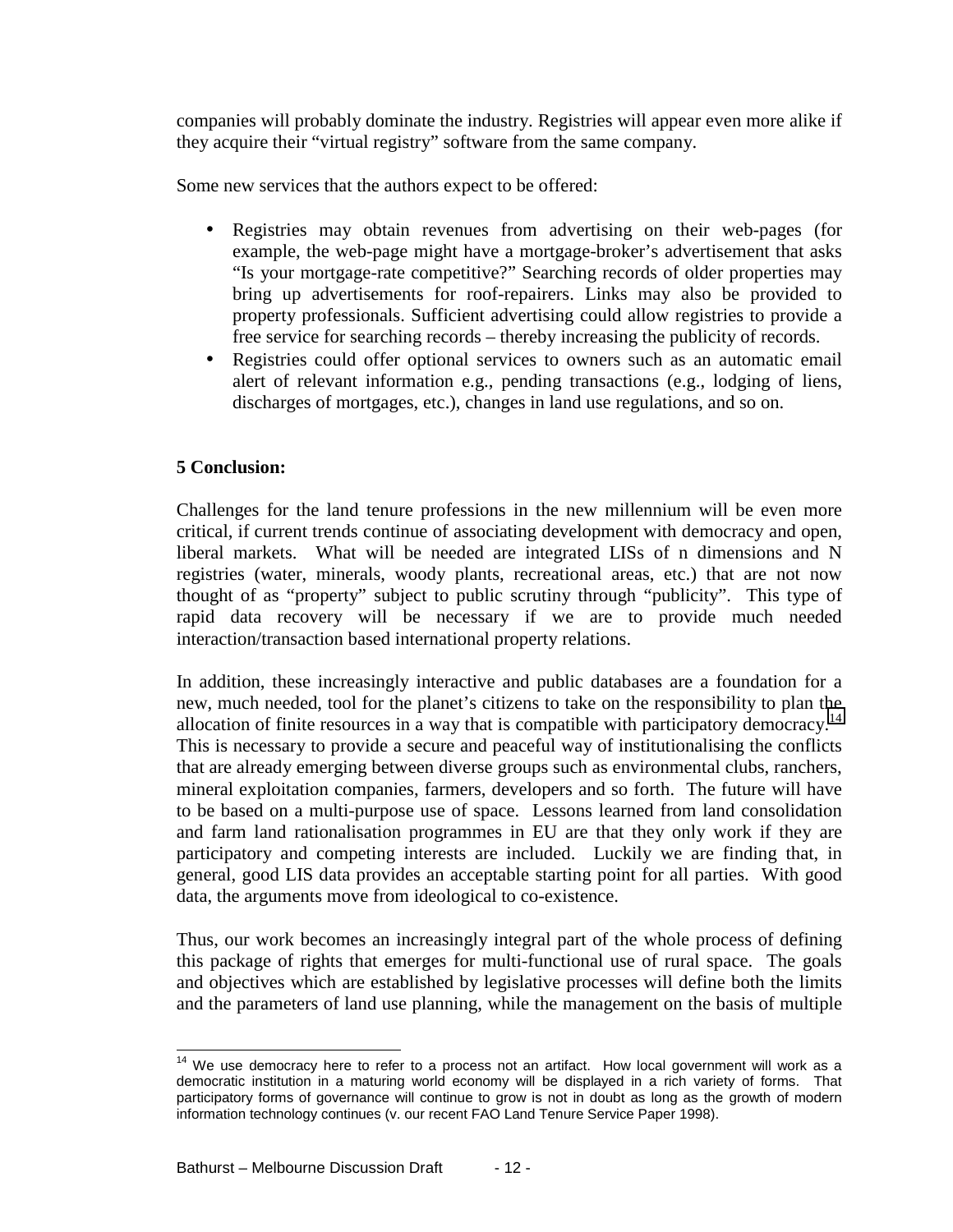use and sustained yield will be increasingly moved to arguments based on the nature of facts contained in our multiple N and n registries.

Although the focus of so much of our work today is on privately held real estate, we find in our member countries that very large proportion of a nation's territory includes public lands. It is just as important that these be managed in a manner that will protect the quality of scientific, scenic, historical, ecological, environmental, air and atmospheric, water resource, and archaeological values. Unfortunately, only a limited number of our Member Nations have good data on just what constitutes the "public patrimony".<sup>15</sup> It is interesting to note that in the next century, if we are successful in our present efforts to register private interests, many of us will be devoted to documenting state-held land. This will be necessary if we hope to preserve and protect public lands in their natural condition; provide food and habitat for fish and wildlife and domestic animals; and provide for outdoor recreation and human occupancy and use by a growing, young urban population.

Finally, this process will have to proceed in an increasingly participatory and democratic building manner quite simply because our emerging methodologies more and more dove-tail and become part of the a growing universalistic IT culture. The land tenure resource specialist can become a principal agent in allowing Government, Civil Society, Professional Expertise and Private Sector contribute to the process of good governance.<sup>16</sup>

 $\overline{\phantom{a}}$ 

 $15$  That this is not a situation confined exclusively to the developing world is born out by the fact that one of the author's sister makes a good living helping the major UN donor identify and actually locate what it owns.

The Club de Sahel (1999) has provided a brilliant presentation of the idea that we have agreed on decentralisation, but no idea how to do it! All units, Government, NGOs and individual experts all claim to have legitimacy, and more of it than the others. See also FAO 1999 for ideas on possible programmes.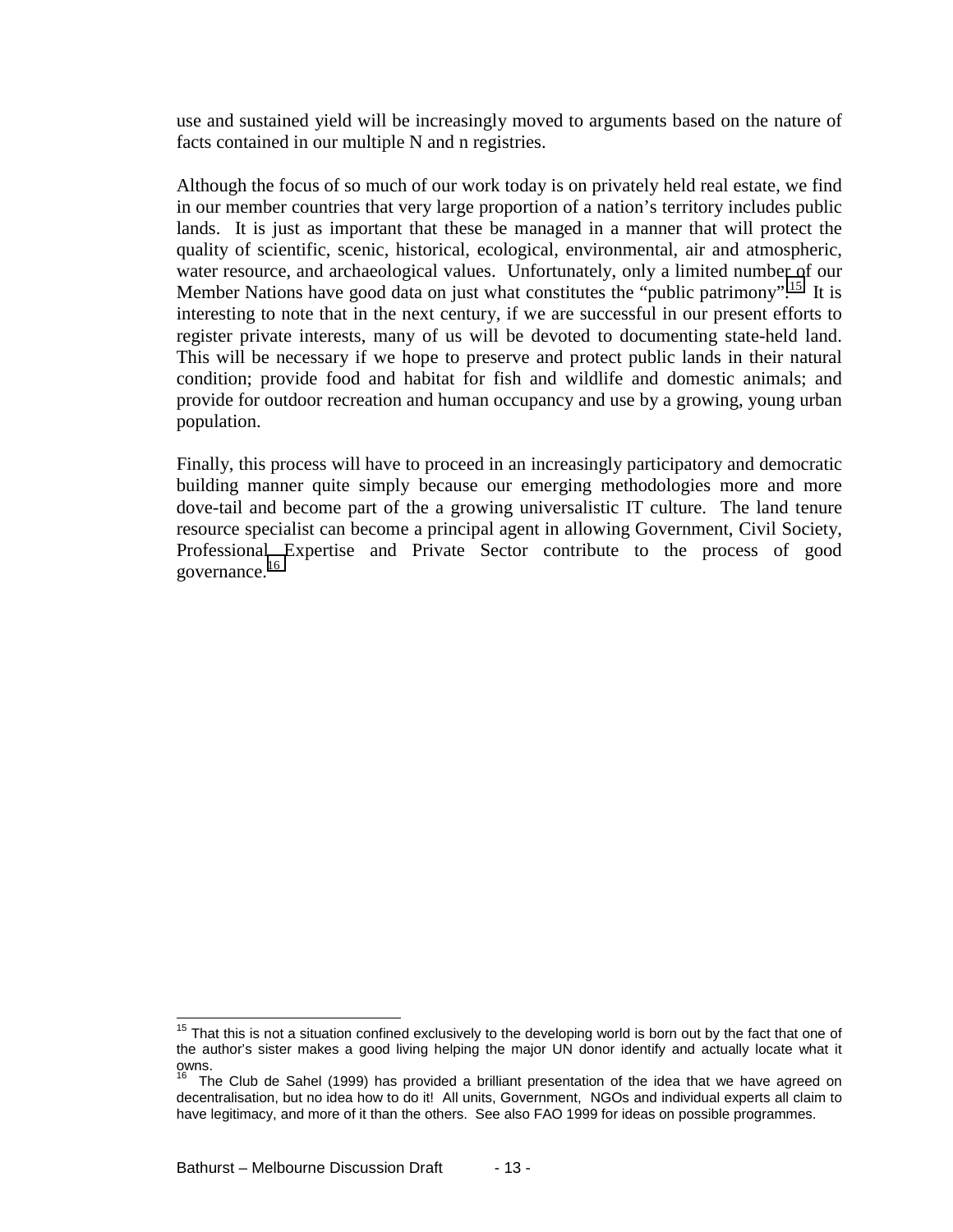#### Bibliography of References Cited:

Alexandratos, Nicos and Jelle Bruisma. 1999. Land use and land potentials for future world food security. paper given at Conference On Sustainable Futures of the Global System. Tokyo 23-24/2/99.

Bakwesegha, Chris J. 1998. The Organization of African Unity and the democratization process in Africa: Lessons learned. *Voices of Africa no. 8*. UNGLS 49-62.

Barraclough, Solon L. and Krishna B. Ghimire. 1998. Agricultural Expansion, Trade and Tropical Deforestation. UNRISD working paper with WWF.

Bathrick, David D. 1998. Fostering global well-being: a new paradigm to revitalize agricultural and rural development. *2020 Vision*, Brief 54. IFPRI 27.

Bongaarts, John and Judith Bruce. 1998. Population Growth and policy options in the developing world , *2020 vision*. Brief 53. IFPRI.

Brown, L. and B. Halweil. 1998. China's water shortage could shake world food security. Wold Watch, July August. PP 10-21.

Ciparisse, Gérard. 1998. Accès à la terre pour tous en Afrique noire: une utopie? *Land Reform Bulletin.* 98/1.

Club du Sahel. 1999. Développement des capacités institutionnelles de gestion du déviloppement rural au Sahel. Prospecctus/proposal. Paris. Draft Document.

De Wit, Paul V. 1999. Assessment of land evaluation methodologies: Mission Report. Mission Report: TCP/SVN/6612.

Enright, W.D. 1999. The effect of terrestrial invasive alien plants on water scarcity in South Africa. Paper presented at the EGS Symposium, 19 – 23 April. Den Haag, Holland.

FAO. 1997. Food Production: The critical role of water. Technical Background Document 7. World Food Summit, 13 – 17 November 1996. Rome

FAO. 1998. Working paper on foreign ownership of land in FAO member nations. Working papers series of FAO Legal Office, Development Law Service.

FAO: World Food Summit. 1997. Food production: The Critical Role of Water. Technical Background Document 7 for the World Food Summit. FAO, Rome.

Gleick, P. (ed.) 1993. Water in Crisis. Oxford. OUP.

Grossman. M. R. and W. Brussaard. 1989. Reallocation of agricultural land under the land development law in the Netherlands. Agricultural University, Wageningen.

Hasnip. Nicola; Linden Vincent; and Karim Hussein. 1999. Poverty Reduction and Irrigated Agriculture*. IPTRID Issues Pape*r no. 1

Hassan, Fekri A. 1999. Rain, Rivers and Fountains: The legacy of water and civilization in the Mediterranean. UNESCO meeting: Water Security in the Third Millennium. Villa Olmo, Como Italy 12 - 15 April. UNESCO and the Centro Volta.

Huber, Richard M. Jack Tuitenbeek and Ronaldo Serôa da Motta. 1998. Market-Based Instruments for Environmental Policymaking in Latin America and the Caribbean. World Bank Discussion paper No. 381. World Bank.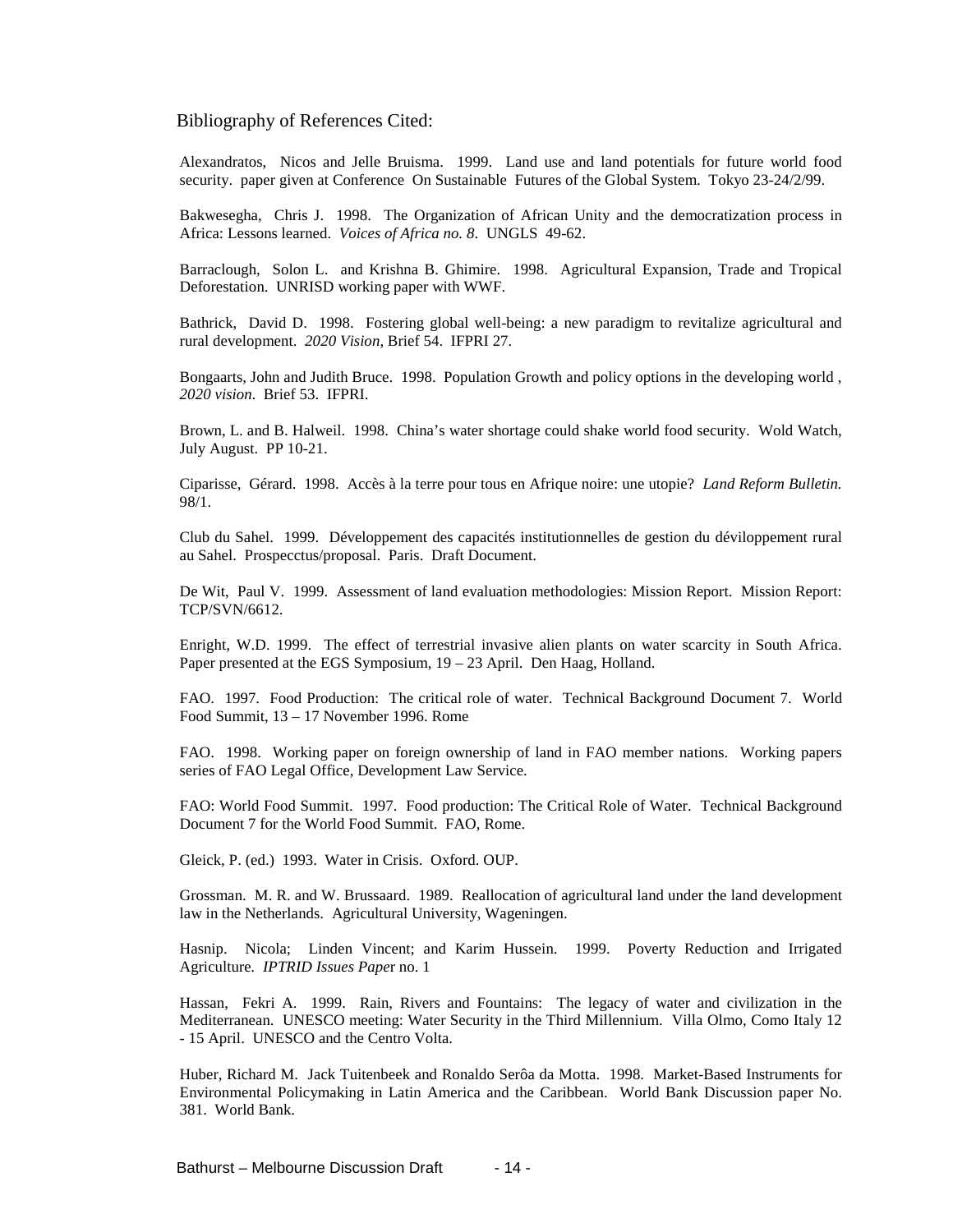Iaquinta, David; Jaques du Guerny and Libor Stloukal. 1999. Linkages between rural population aging, intergenerational transfers of land and agricultural production: are they important? *Land Reform, Land Settlement and Cooperatives Bulletin*. FAO, Rome. (In press)

Johnson, Sam H. III. 1998. Irrigation Management Transfer in Mexico: A strategy to Achieve District Sustainability. *Research Report 16*. IIMI (International Irrigation Management Inst.

Kloezen. Wim H. ; Carlos Garcés-Restrepo, and Sam Johnson III. 1988. Impact Assessment of Irrigation Management Transfer in the Alto Rio Lerma Irrigation District, Mexico. *IIMI Research Report* 15. IIMI (IWMI after 1998).

Laureano, Pietro. 1999. The Upturned Pyramid: The civilization of hidden waters. Water Security in the Third millennium. UNESCO and Centro Volta. Paper given at this seminar held at Villa Olmo, Como, Italy, 12 - 15 April 1999.

Levine, G. : A. Cruz; D. Garcia; C. Garcés-Restrepo, and S. Johnson III. 1998. Performance of two transferred modules in the Lagunera Region, Mexico: Water Relations*. IWMI Research Report* 23. IWMI.

Lipton, Michael. 1995. Liberalisation, Poverty reduction and agricultural development in India. In Cassen R., and Joshi , V. eds. *India: The future of Economic Reform*. Delhi OUP

Lundqvist, Jan and Eliel Steen. 1999. The Contribution of Blue Water and Green Water to the Multifunctional Character of Agriculture and Land. FAO/Netherlands Conference on the Multifunctional Character of Agriculture. Klohn, Wulf, Richard Trenchard and Nadine Azzu (Editors). Background Paper 6: Water: 165 –188. Rome. FAO.

Mahoney, Robert P and Robin A. McLaren. 1999 The use of spatial data to enhance the democratic process. Paper written for the Annual Meeting and Seminar of FIG Commission 3,. Budapest, Hungary, 21 – 23 October 1999.

Molden, David J.: R. Sakthivadivel; Christipher J. Perry; Charoltte de Fraiture, and Wim H. Kloezen. 1988. Indicators for comparing performance of irrigated agricultural systems. *IWMI Research Report* 20. IWMI.

Perry, C. J. ; D. Seckler, and Michael Rock. 1998. Water as an Economic Good: A solution or a problem? *IIMI Research Report* 14. (IIMI became IWMI in 1998).

Postel, S. 1997. Last Oasis. Facing Water scarcity. The WorldWatch Environmental Alert series. New York. W.W. Norton & Company.

Preston, G. 1999. South Africa's Working for Water Yields Environmental, Economic Benefits. Stockholm Water Front. No. 1, p 11.

Ravenscroft, Neil. Susana Latarria-Cornhiel. 1999. The Promulgation of Good Practice Guidelines for Private Sector Agricultural Leasing Arrangements*. Land Reform, Land Settlement and Co-operative Bulletin* 1999/1.

Seckler, David. 1996. The new era of water resources management: from "dry" to "wet" water savings*. IIMI Research Report* 1. IIMI (IMWI after 1998).

United Nations. 1997. Comprehensive Assessment of the Freshwater Resources of the World.

United Nations. 1998. World Population Prospects, the 1998 Revision. New York. Population Division